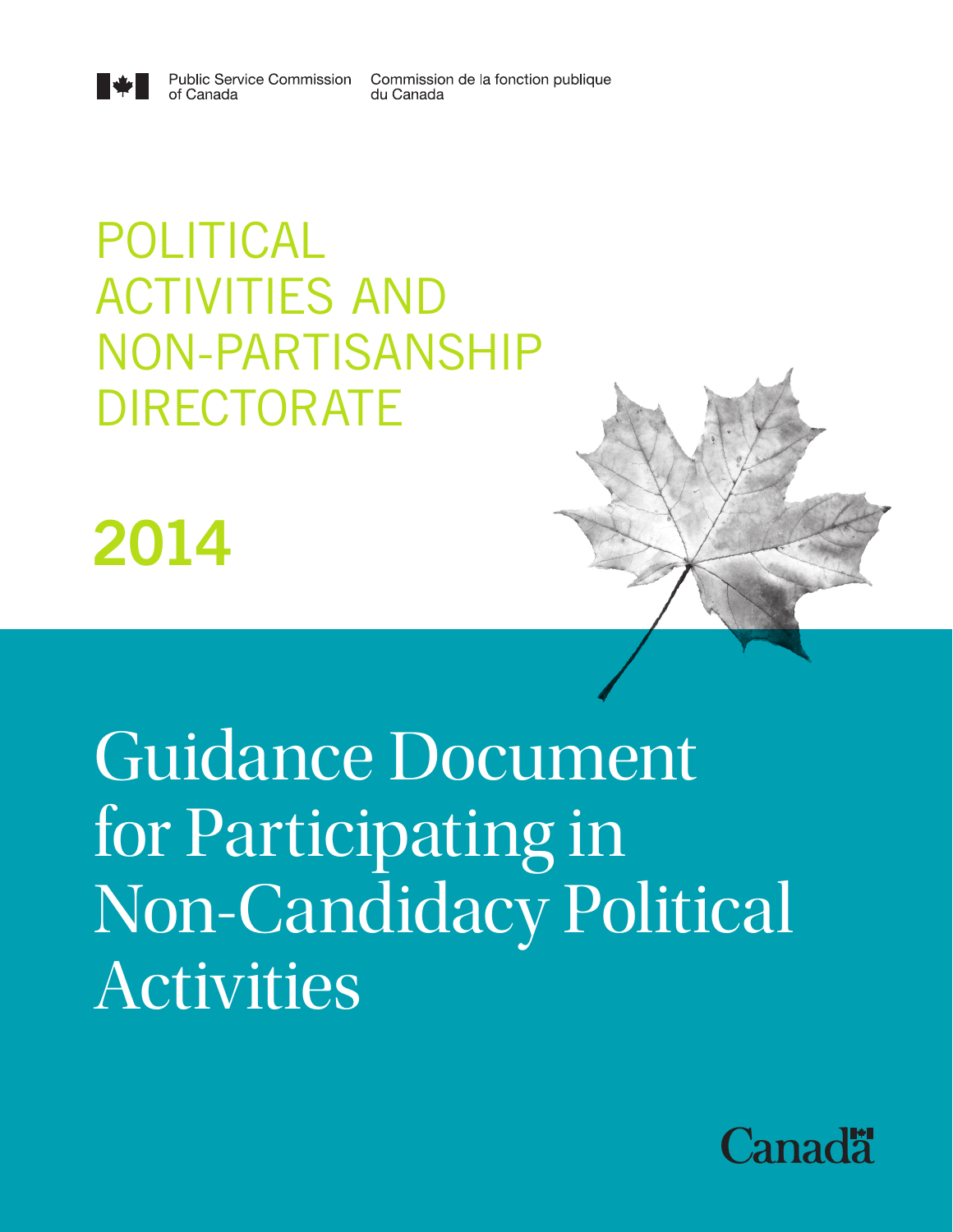The Public Service Commission (PSC) provides guidance to help federal public service employees (employees) assess their specific circumstances and make an informed decision regarding their participation in political activities other than seeking nomination or being a candidate in an election (hereafter referred to as non-candidacy political activities) as defined in the *[Public Service](http://laws-lois.justice.gc.ca/eng/acts/p-33.01/page-23.html#s-111.)  [Employment Act](http://laws-lois.justice.gc.ca/eng/acts/p-33.01/page-23.html#s-111.)* (PSEA). This information

The Guidance Document should be used for the following types of non-candidacy related political activities as defined in the political activities provisions (Part 7) of the *Public Service Employment Act* (PSEA), specifically:

i) any activity in support of, within, or in opposition to, a political party; and

ii) any activity in support of, or in opposition to, a candidate before or during an election period.

is to be used as a guide and is part of a [suite of tools](http://www.psc-cfp.gc.ca/plac-acpl/guides-eng.htm) developed to raise employees' awareness of their legal rights and responsibilities related to political activities.

## Employees' involvement in political activities

The *[Canadian Charter of Rights and Freedoms](http://laws-lois.justice.gc.ca/eng/const/page-15.html)* provides all Canadians with "freedom of thought, belief, opinion and expression" and "freedom of association" and states that any restriction should be "only to such reasonable limits prescribed by law as can be demonstrably justified in a free and democratic society."

Employees' right to engage in political activities at the federal, provincial, territorial or municipal level is recognized in the [PSEA.](http://laws-lois.justice.gc.ca/eng/acts/P-33.01/page-24.html#s-112.) The Act states, "an employee may engage in any political activity so long as it does not impair, or is not perceived as impairing, the employee's ability to perform his or her duties in a politically impartial manner." Therefore, engaging in a political activity must be examined on a case by case

Employees that are considering seeking nomination or being a candidate in a federal, provincial, territorial or municipal election, must first obtain permission from the PSC, and, if applicable, a leave without pay from the PSC. Please note that seeking nomination or being a candidate in elections for Indian bands and school boards does not fall under the political activities provisions of the PSEA and should be considered in light of the Values and Ethics Code for the Public Sector and the code of conduct of employees' organizations.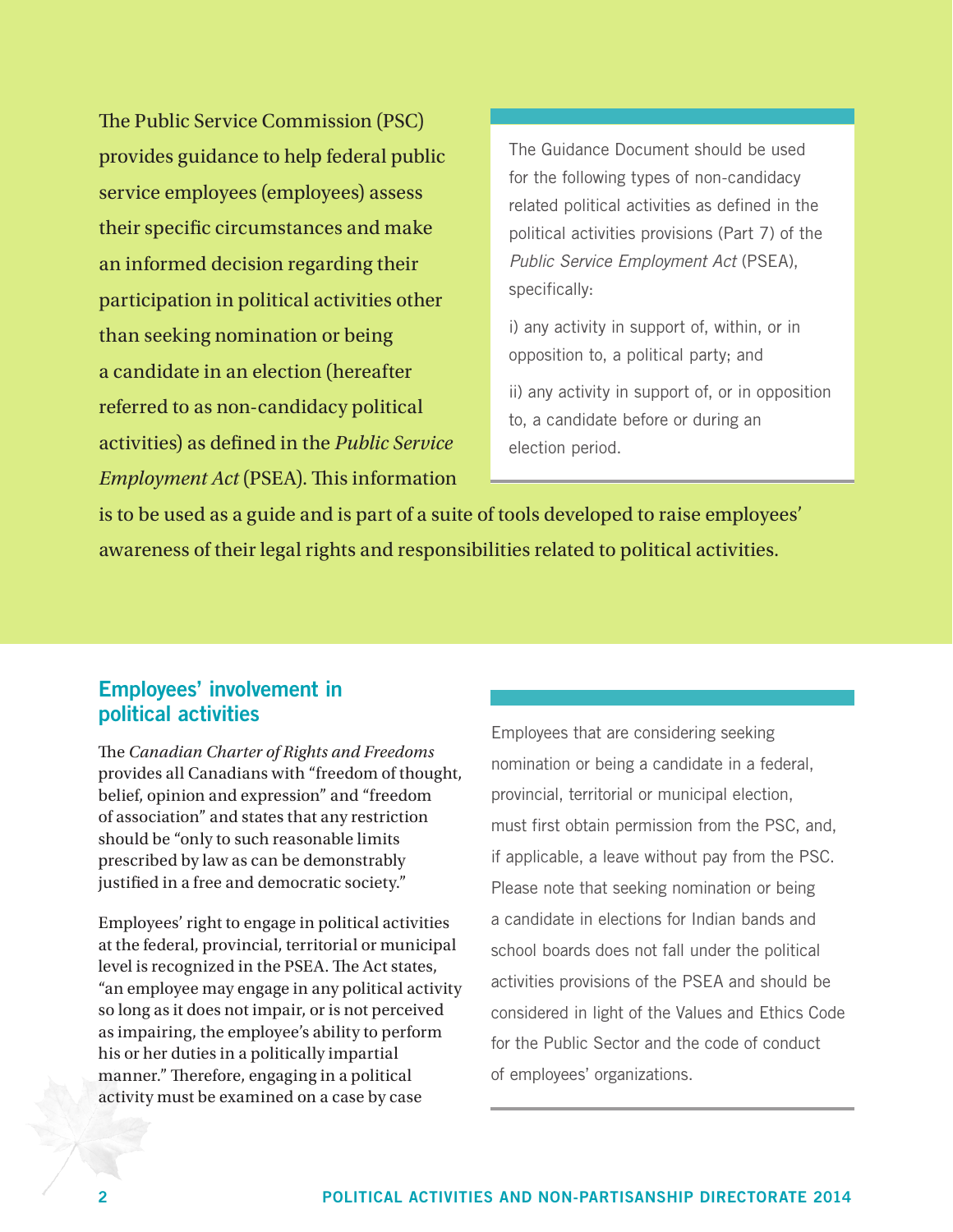basis and must be balanced with maintaining the principle of a politically impartial federal public service.

Employees do not need permission from the PSC to engage in non-candidacy political activities. However, they are responsible for ensuring that engaging in such activities does not impair, or is not perceived as impairing, their ability to perform their duties in a politically impartial manner. Deputy heads cannot engage in any political activities other than voting in an election. Upholding the non-partisan nature of the public service is the responsibility of all employees, whatever their level and whatever the nature of their duties.

# Employees subject to the political activities provisions of the PSEA

#### The following groups are subject to the political activities provisions:

- 1. Employees working in [organizations](http://www.psc-cfp.gc.ca/plac-acpl/org-eng.htm) to which the PSC has the authority to make appointments. The political activities provisions of the PSEA apply to all employees, including students, whether appointed indeterminately, for a specified period or on a part-time basis, but do not apply to casual and part-time workers ( working less than one-third of the normal scheduled hours of work), contractors and external consultants. However, casual and part-time workers remain subject to the *[Values and Ethics Code for the Public](http://www.tbs-sct.gc.ca/pol/doc-eng.aspx?section=text&id=25049)  [Sector](http://www.tbs-sct.gc.ca/pol/doc-eng.aspx?section=text&id=25049)* and to the code of conduct of their organization; and
- 2. Employees of the following organizations whose enabling legislation stipulates that they are subject to the political activities provisions of the PSEA: the Canadian Institutes of Health Research, the Financial Transactions and Reports Analysis Centre of Canada, the Canada Revenue Agency, the Parks Canada

Agency, and the National Film Board. It includes students working in these organizations only if the organization considers that they are employees.

## Definition of a non-candidacy political activity

The PSEA defines a non-candidacy "political activity" as:

- $\rightarrow$  Any activity in support of, within or in opposition to, a political party; or
- ▶ Any activity in support of, or in opposition to, a candidate before or during an election period.

Activities that do not fall under the definition of a political activity in the PSEA, such as speaking out in the media supporting an advocacy group, should be considered in light of the *Values and Ethics Code for the Public Sector* and the code of conduct of employees' organizations.

# Examples of non-candidacy political activities

In addition to voting in a federal, provincial, territorial or municipal election, the following are other examples of non-candidacy political activities:

- $\rightarrow$  Volunteering or fundraising for a candidate or a political party;
- ▶ Supporting or opposing a candidate or a political party by displaying political material such as a picture, sticker, badge or button, or placing a sign on the lawn;
- ▶ Attending events, meetings, conventions, rallies, or other political gatherings in support of, or in opposition to, a candidate or a political party;
- **EXECUTE:** Developing promotional material such as writing campaign speeches, slogans and pamphlets for a candidate or a political party;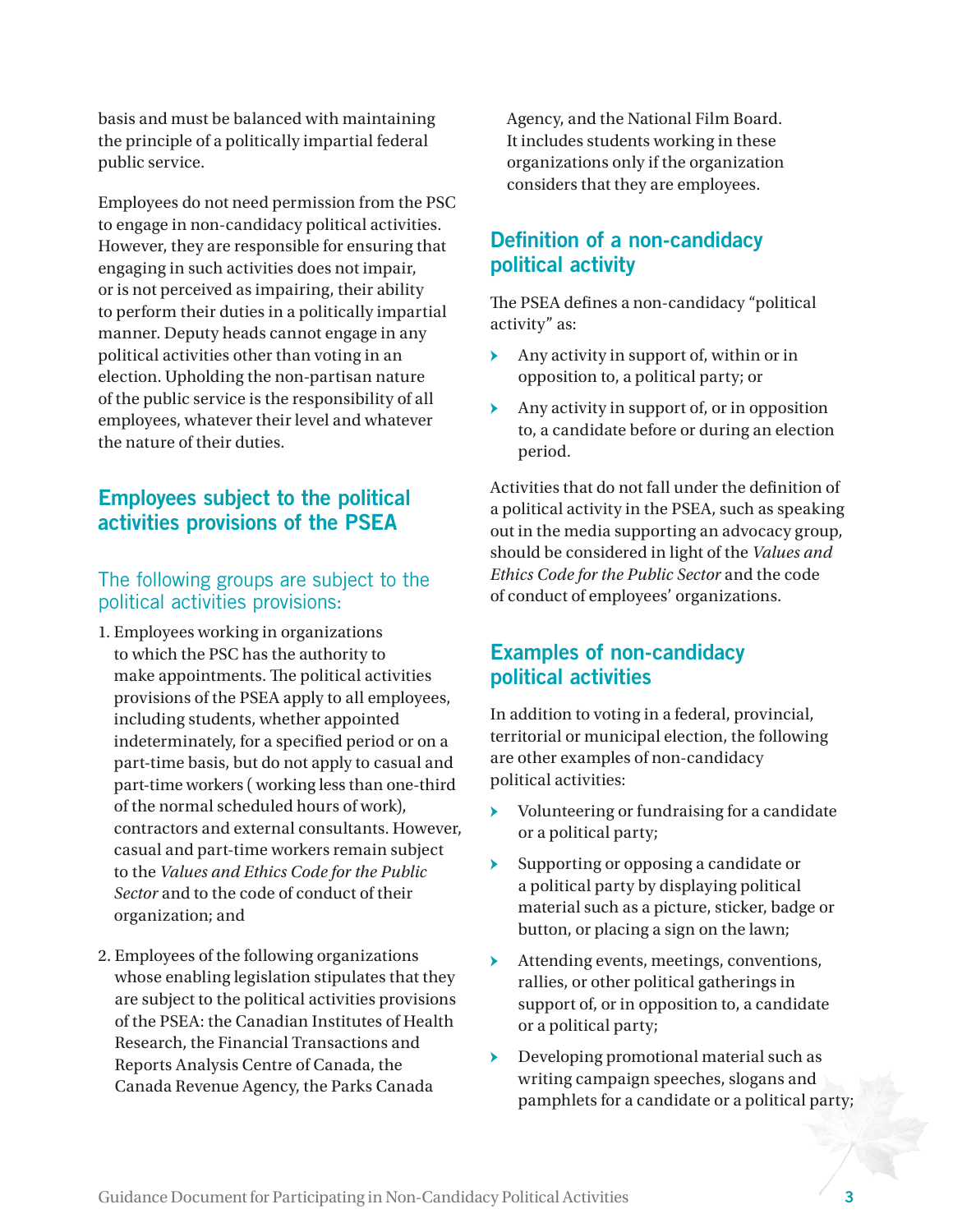ǃ Using blogs, social networking sites, a personal Web site or video sharing to express personal views in support of, or in opposition to, a candidate or a political party.

Political activities must not be conducted during working hours. Employees should also remember to make an informed decision about engaging in political activities, as defined in the PSEA, when such activities are outside of their scheduled working hours or while they are on approved leave, including a leave of absence without pay for other reasons than for candidacy. This will help ensure that the non-partisan nature of the public service is upheld.

# Social media and online activities

Social media and online activities provide new challenges for employees in ensuring that their ability to perform their duties in a politically impartial manner is not impaired or perceived to be impaired. Social media has expanded the methods available for employees to exercise their right to engage in political activities. Employees should consider that social media with its broad reach, immediacy and permanence, can blur the distinction between their professional and private lives. When engaging in such political activities, employees may wish to consult the Treasury Board of Canada Secretariat's **[Guideline on Acceptable Network and](http://www.tbs-sct.gc.ca/pol/doc-eng.aspx?id=27907)  [Device Use](http://www.tbs-sct.gc.ca/pol/doc-eng.aspx?id=27907)**.

#### Factors to consider before engaging in non-candidacy political activities

To make an informed decision about whether to engage in a specific non-candidacy political activity, employees should consider factors such as the following and how they interact with each other in light of their specific circumstances:

#### Nature of the political activity

The level of the political activity (federal, provincial, territorial or municipal);

- The degree of visibility, duration and frequency of the political activity (the extent to which the activity will draw attention to employees and their public service duties); and
- $\triangleright$  The degree of association the political activity has with a candidate or a political party.

#### Nature of employees' public service duties

- ▶ The mandate of their organization and the visibility of their position;
- $\rightarrow$  The type of decision-making authority they have (recommendations, approval or monitoring of contracts for goods and services, subsidies, grants or contributions, involvement in policy development, managerial or supervisory responsibilities);
- $\triangleright$  The nature and the extent of their contact with elected officials, residents, businesses or the media located within their municipality or electoral district;
- $\triangleright$  Their influence or direct interaction with Ministers and/or their staff.

#### Level and visibility of employees' current public service position

- $\rightarrow$  Their level in the hierarchy, as a higher level position could potentially denote more influence on decision-making within the organization; therefore engaging in political activities could impair or be perceived as impairing their ability to perform their public service duties in a politically impartial manner;
- $\blacktriangleright$  The visibility of their current position, e.g. wearing a uniform or other forms of government identification, using an identified government-owned vehicle, giving work-related media interviews etc., particularly if there are interactions with the public, may result in others associating the person with the position occupied;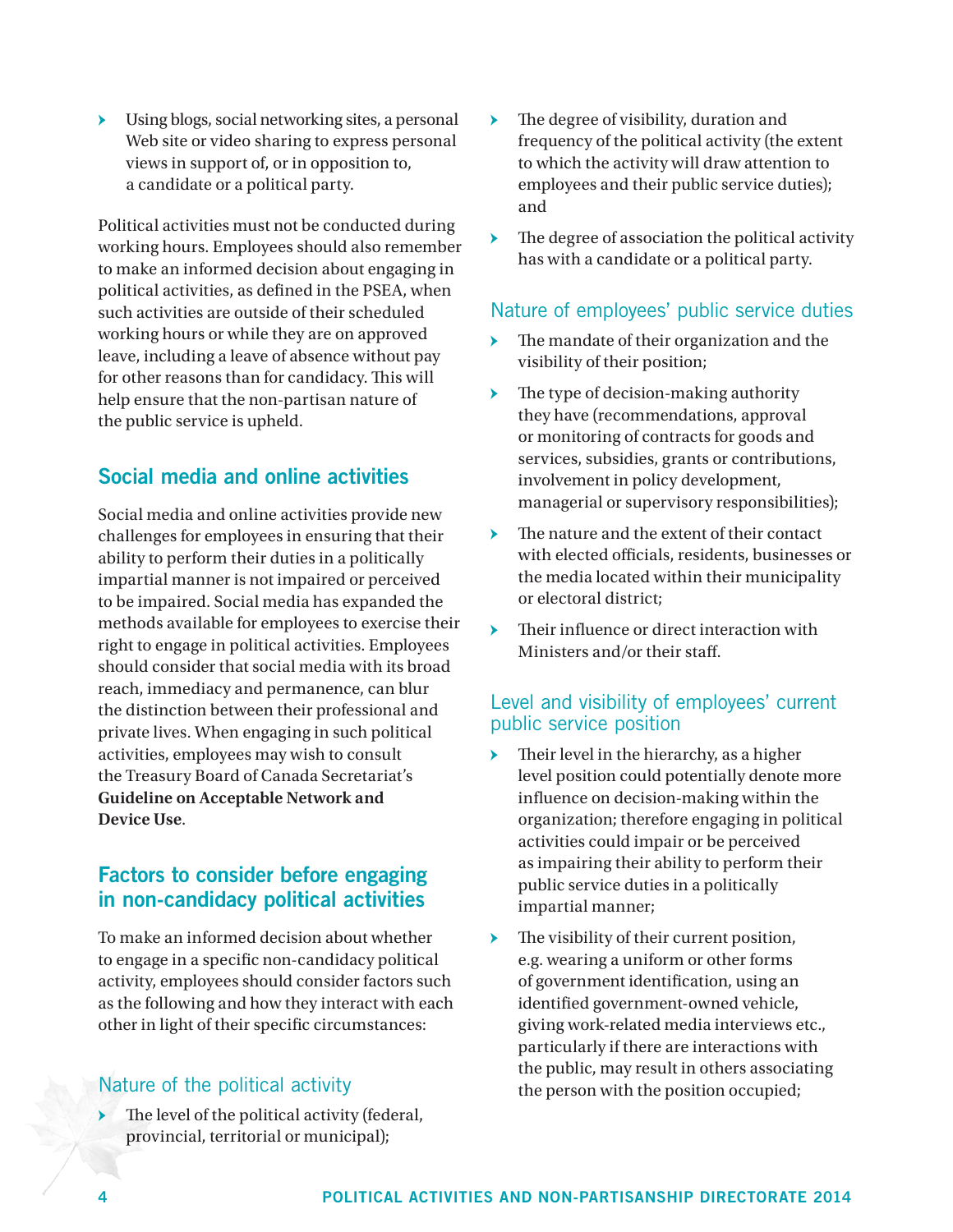a rating based on the interplay of the factors listed above.

1. **Get informed:** Employees should complete the anonymous *[Political Activities Self-Assessment](http://www2.psc-cfp.gc.ca/pat-oap/?lang=en)  [Tool](http://www2.psc-cfp.gc.ca/pat-oap/?lang=en)* which takes into consideration a specific non-candidacy political activity and provides

as employees should keep in mind that outside of a large metropolitan area, they may be more visible, regardless of the group and level of the position they occupy;

 $\rightarrow$  Their visibility within the community,

## Personal visibility

▶ Their personal or professional visibility in the community combined with participating in non-candidacy political activities could affect or be perceived as affecting their ability to perform their public service duties in a politically impartial manner.

In and of itself, engaging in a political activity may or may not affect or be perceived as affecting employees' ability to perform their public service duties in a politically impartial manner. It is the interplay of all the factors above, including the visibility, duration and frequency of the political activities in which employees wish to engage, that could affect this ability.

For example, volunteering for a political party may not affect or be perceived as affecting employees' ability to perform their public service duties in a politically impartial manner if they have no face-to-face contact with the public, have no signing authority, do not supervise anyone and the work they do for the political party is behind the scenes. However, it could affect or be perceived as affecting this ability if employees have front line exposure to the public, are well known in their small community or the work done for the political party involves media interviews. Members of the public may feel that they are not being served, or will not be served, in a politically impartial manner.

Recommended steps to follow:

#### 2. **Consult available resources:** Employees may wish to have a discussion about specific circumstances and/or the results from the *Political Activities Self-Assessment Tool* with management, the organization's [Designated](http://www.psc-cfp.gc.ca/plac-acpl/pol-cont-eng.htm)  [Political Activities Representatives](http://www.psc-cfp.gc.ca/plac-acpl/pol-cont-eng.htm) or the [PSC.](http://www.psc-cfp.gc.ca/plac-acpl/index-eng.htm)

3. **Make an informed decision:** Employees need to determine whether engaging in a non-candidacy political activity could impair, or be perceived as impairing, their ability to perform their public service duties in a politically impartial manner.

# Allegations of improper political activities

Anyone may make an allegation of improper political activity against an employee. The PSC may investigate any allegation that an employee may have engaged in an improper political activity. If the investigation establishes that there was an improper political activity, the PSC may take any corrective action deemed appropriate.

For more information, employees may visit the [Investigations](http://www.psc-cfp.gc.ca/inv-enq/pol-act/index-eng.htm) Web page which includes the [Framework for Investigations of Improper](http://www.psc-cfp.gc.ca/inv-enq/frame-cadre/poin-enpo-eng.htm)  [Political Activities](http://www.psc-cfp.gc.ca/inv-enq/frame-cadre/poin-enpo-eng.htm).